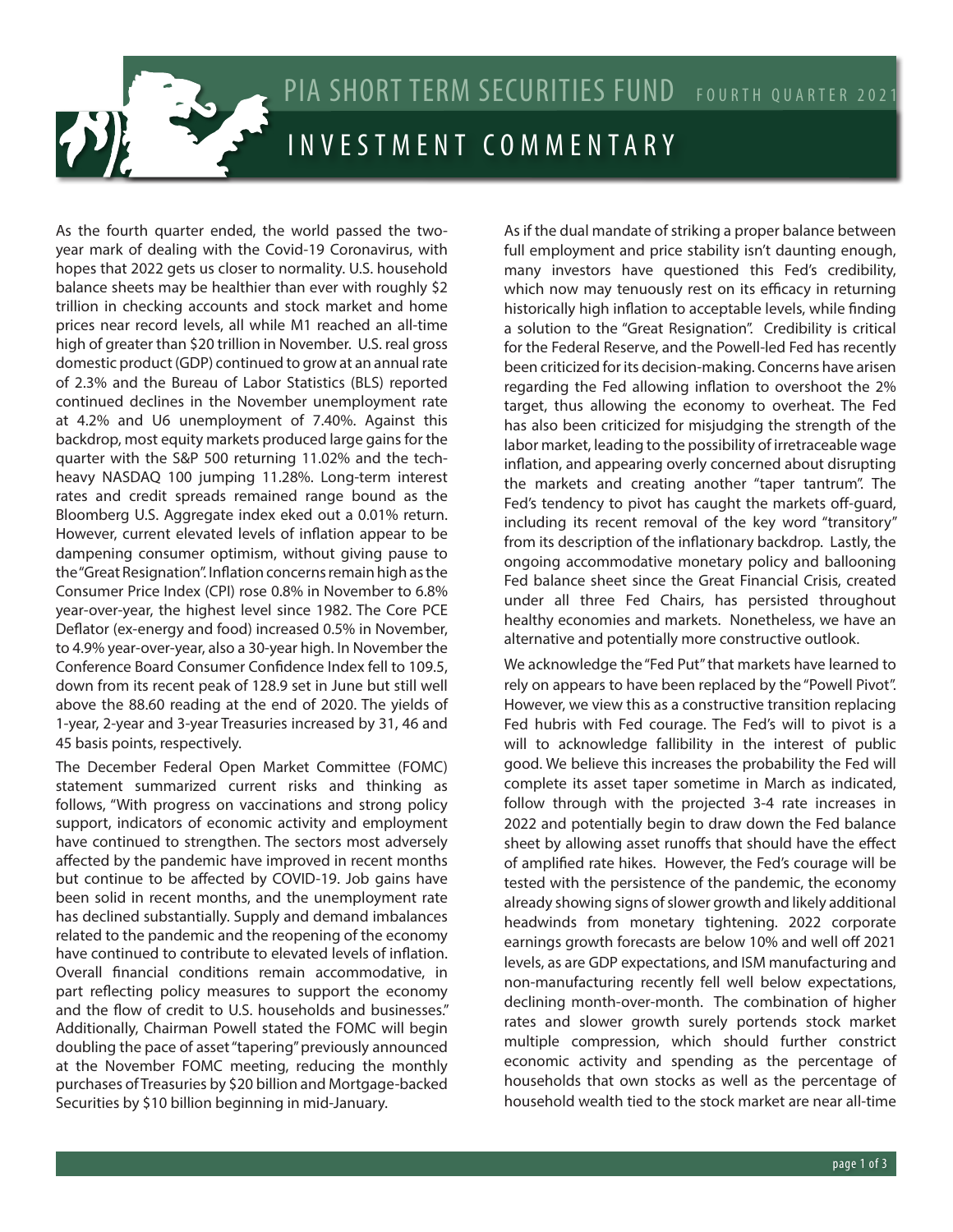

highs according to the Federal Reserve Board Survey of Consumer Finances.

In 2022, we expect supply chain disruptions to improve modestly, and we expect the shift in demand from goods to services will continue to normalize, helping to reduce the inflation caused by short-term inelastic demand. We anticipate that lower inflation, slower growth and tighter monetary policy will collectively contribute to a flattening of the yield curve, with "short-term" rates rising more than long rates. We expect 10-year Treasury yields to increase in 2022 but to face some resistance as risk assets deal with tightening policy.

The fund is currently positioned with a neutral duration

relative to the benchmark and an overweight in corporate credit. The industrial and financial credits in the fund provide incremental risk-adjusted yield and offer attractive compensation for their sector volatility and the utility credits provide additional portfolio diversification with low sector volatility. The fund's allocation to floating rate securities was increased during the period, in anticipation of increases in the Federal Funds Rate by the Federal Reserve in 2022. The fund also maintains an allocation to agency mortgagebacked securities and senior tranches of select asset-backed and commercial mortgage-backed securities, as we believe these sectors offer long-term value on a risk-adjusted basis.

PIA Investment Strategy Group